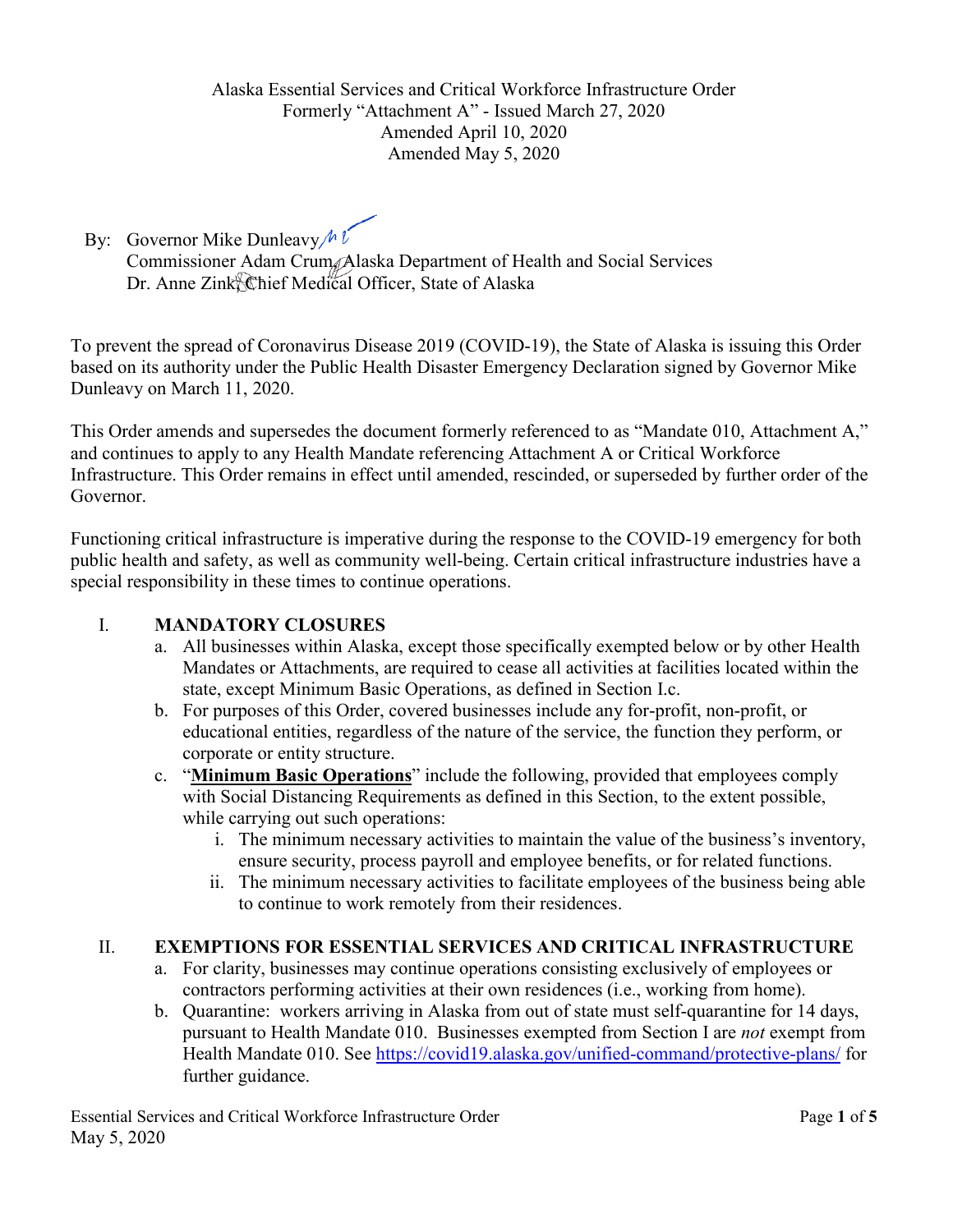- c. Plan Submissions: Businesses with workers who travel from out of state or who travel between communities within the state of Alaska must submit a plan or protocol outlining procedures for avoiding the spread of COVID-19, pursuant to Health Mandates 010 and 012. This plan must be submitted to akcovidplans  $@ak$ -prepared.com for review.
- d. Businesses exempted from Section I are strongly encouraged to remain in operation. Such businesses shall, to the extent reasonably feasible, comply with social distancing requirements by maintaining six-foot social distancing for both employees and members of the public, including, but not limited to, when any customers are standing in line.
- e. For purposes of this Order, Essential Services and Critical Infrastructure industries and entities in Alaska include:
	- i. **"Healthcare Operations and Public Health,"** which includes:
		- 1. Hospitals, clinics, home healthcare services and providers, mental health providers, dental emergency services, and other healthcare facilities.
		- 2. Pharmacies, companies and institutions involved in the research and development, manufacture, distribution, warehousing, and supplying of pharmaceuticals, biotechnology therapies, consumer health products, medical devices, diagnostics, equipment, services, or any related and/or ancillary healthcare services.
		- 3. Veterinary care and healthcare services provided to animals.
		- 4. Businesses performing mortuary, funeral, cremation, burial, cemetery, and related services, including funeral homes, crematoriums, cemetery workers, and coffin makers. These businesses are required to maintain compliance with Health Mandates relating to social distancing.
		- 5. "Healthcare Operations" does **not include** fitness and exercise gyms or similar facilities.
	- ii. **"Critical Infrastructure,"** which includes:
		- 1. **Public Works,** including businesses providing any services or performing any work necessary to the operations and maintenance of public works, such as the Port of Alaska, public works construction, airport operations, water, sewer, gas, electrical, oil production, mining, logging, roads and highways, public transportation, and solid waste collection and removal.
		- 2. **Transportation/Logistics,** including airlines, railroads, taxis, private transportation providers, and public and private mail and shipping services.
		- 3. **Technology/Communications,** including businesses providing any services or performing any work necessary to the operations and maintenance of internet and telecommunications systems (including the provision of essential global, national, and local infrastructure for computing services, business infrastructure, communications, and web-based services).
		- 4. **Essential Construction,** commercial construction, renovation or repair, including construction of housing.
		- 5. **Critical Manufacturing,** including manufacture of products needed for medical supply chains and supply chains associated with transportation,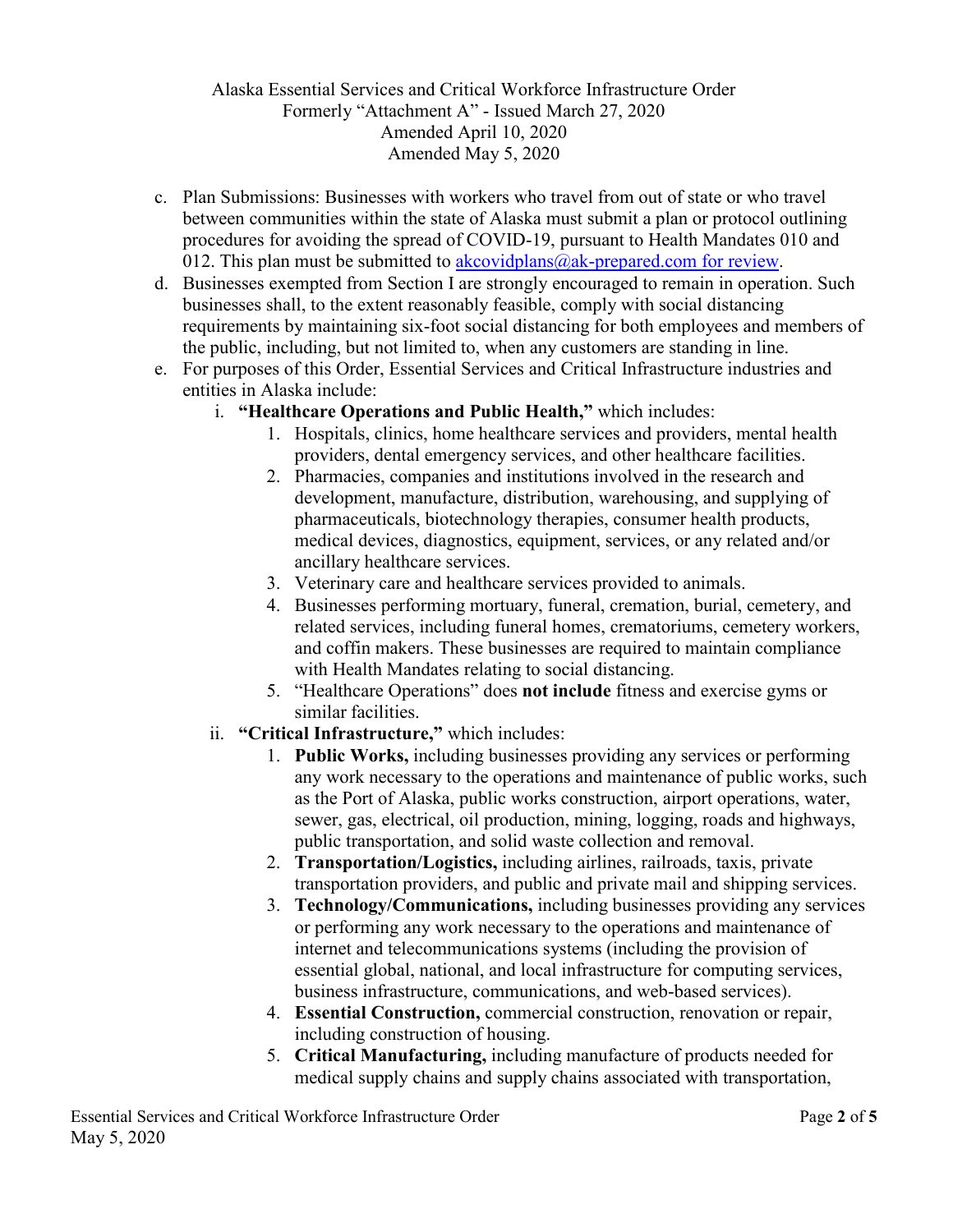> energy, communications, information technology, food and agriculture, chemical manufacturing, wood products, commodities used as fuel for power generation facilities, operation of dams, water and wastewater treatment, processing of solid waste, emergency services, and defense. Manufacturing of materials and products needed for medical equipment and personal protective equipment. Businesses necessary for mining and production of minerals, oil, and associated essential supply chains.

- 6. **Food and Agriculture,** including grocery stores, supermarkets, food banks, convenience stores, animal/pet food and supply stores, and other establishments engaged in the retail sale of food, beverages, and other household consumer products (such as cleaning and personal care products). This includes stores that sell groceries but also sell other non-grocery products. Food and agriculture, cultivation, including farming, livestock, fishing and processing. This includes manufacturers and suppliers of food and items necessary to support of the Food and Agriculture industry.
	- a. This includes farmers markets where vendors sell directly to consumers only agricultural products, food items, soaps, and sanitizers.
- 7. **Home Emergency and Safety,** including establishments that sell products necessary to maintaining the safety, sanitation, and essential operation of residences or provide home emergency/safety equipment and gear including products for personal protection.
- 8. **Fishing**, including persons engaged in subsistence fishing and in the fishing industry including the fisherman, processors, guides, and transporters of the fish as well as those under contract with the fisherman, processors, guides, and transporters for provisioning.
- iii. **"Financial services sector,"** which includes workers who are needed to: process and maintain systems for processing financial transactions and services, such as payment, clearing and settlement services, wholesale funding, insurance services, and capital markets activities; provide consumer access to banking and lending services, including ATMs, movement of currency (e.g., armored cash carriers); support financial operations, such as those staffing data and security operations centers, appraisals and titling, and key, third-party providers who deliver core services.
- iv. **"Public Safety,"** which includes:
	- 1. **"First Responders,"** including emergency management, emergency dispatch, and law enforcement.
	- 2. **"Corrections,"** including Department of Corrections, jails and detention facilities, and probation offices.
	- 3. **"Government Agencies,"** including Court systems, Office of Children's Services personnel acting in an official capacity, Public agencies responding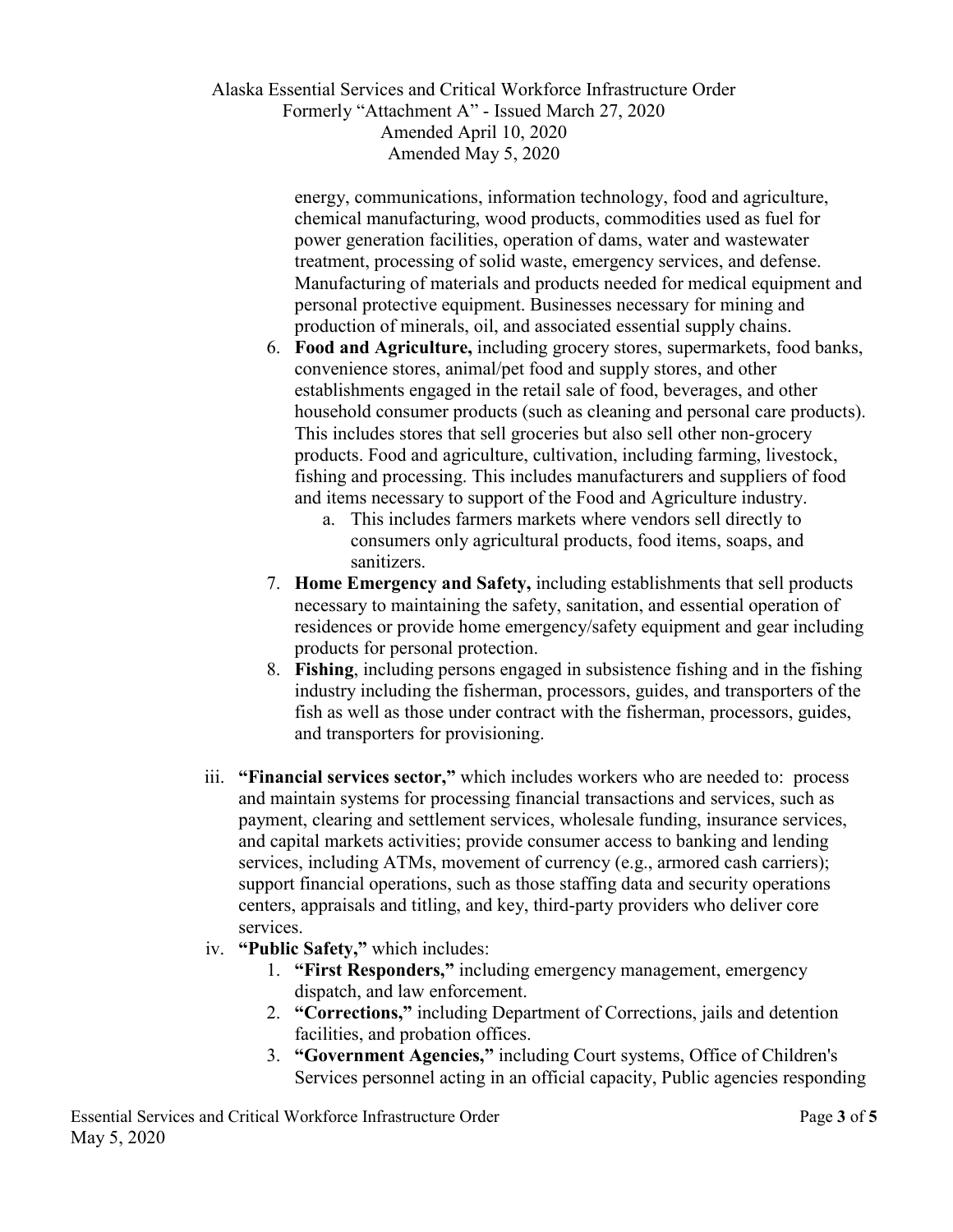#### Alaska Essential Services and Critical Workforce Infrastructure Order Formerly "Attachment A" - Issued March 27, 2020

Amended April 10, 2020 Amended May 5, 2020

to abuse and neglect of children, elders, and vulnerable adults, and Department of Defense Personnel returning from temporary duty or engaging in mission essential travel.

- a. This includes functions related to returning inmates begin released to the place of arrest (it is a "critical personal need" for the inmate to travel).
- v. **"Essential Governmental Functions,"** which includes all services needed to ensure the continuing operation of government agencies including providing for the health, safety, and welfare of the public.
- vi. **"Essential Business,"** which includes:
	- 1. Businesses that provide food, shelter, social services, and other necessities of life for economically disadvantaged or otherwise needy individuals;
	- 2. Newspapers, television, radio, and other media services;
	- 3. Gas stations and auto-supply, auto-repair, bicycle-repair, and related facilities;
	- 4. Hardware stores;
	- 5. Plumbers, electricians, exterminators, mechanics, and other service providers who provide services that are necessary to maintaining the safety, sanitation, and essential operation of residences, transportation, and critical infrastructure;
	- 6. Businesses providing mailing and shipping services, including post office boxes;
	- 7. Educational institutions facilitating distance learning;
	- 8. Laundromats, dry cleaners, and laundry service providers;
	- 9. Restaurants and other facilities that prepare and serve food, subject to other applicable Health Mandates and Attachments.
	- 10. Businesses that supply products needed for people to work from home;
	- 11. Businesses that supply other essential businesses with the support or supplies necessary to operate;
	- 12. Businesses that transport goods to grocery stores, supermarkets, convenience stores, engaged in the retail sale of food, household consumer products, delivery of fuel, or other services directly to residences or other critical industries outlined in this health mandate;
	- 13. Home-based care for seniors, adults, or children;
	- 14. Residential facilities and shelters for seniors, adults, and children;
	- 15. Professional services, such as legal or accounting services, when necessary to assist in compliance with legally-mandated activities;
	- 16. Childcare facilities, subject to new recommendations for increased hygiene and social distancing. Only those who need childcare to work at a critical job should use childcare facilities.